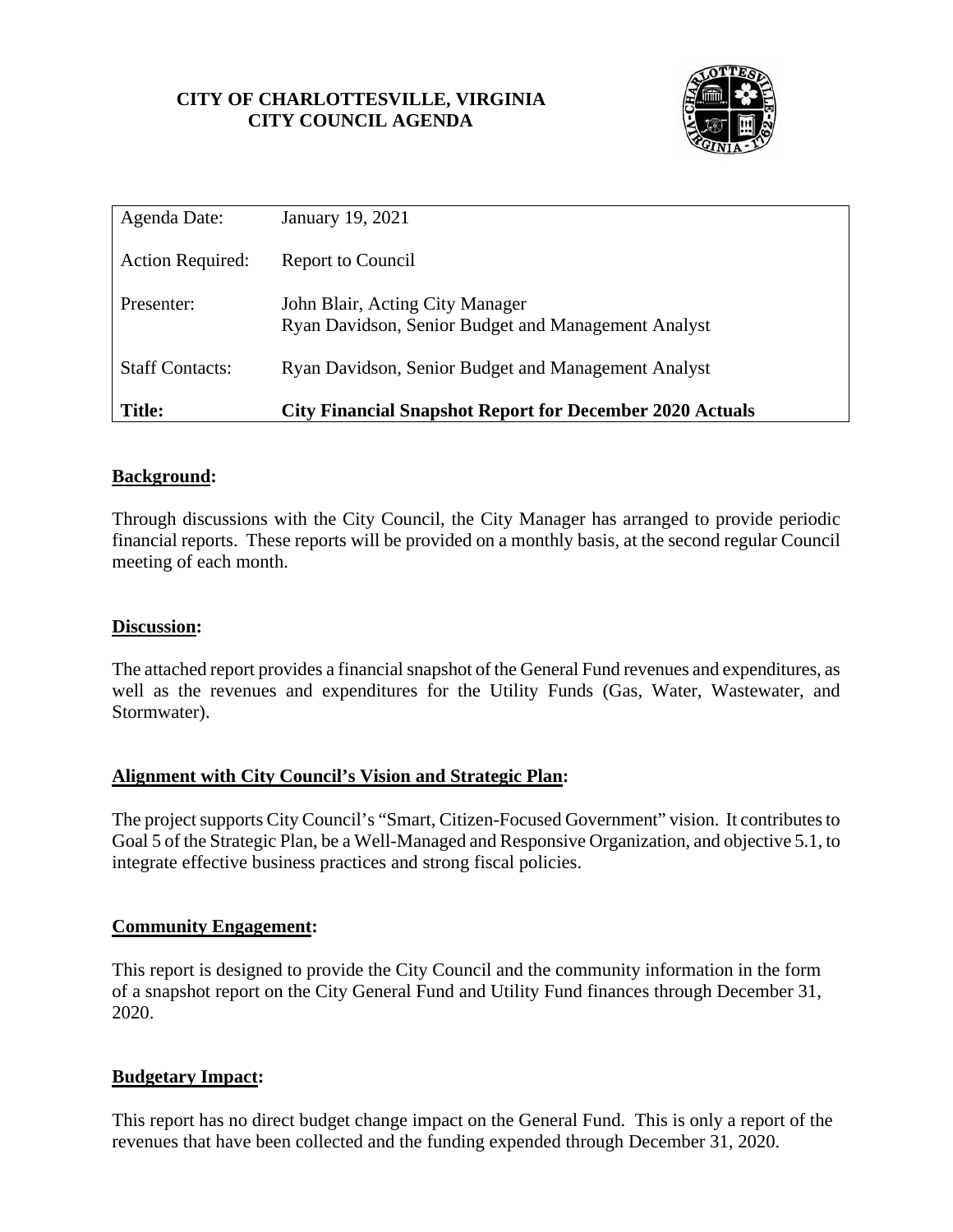### **Recommendation:**

Review of Report

## **Alternatives**:

 $\rm N/A$ 

### **Attachments**:

Council Financial Snapshot Report for F.Y. 2021 through December 31, 2020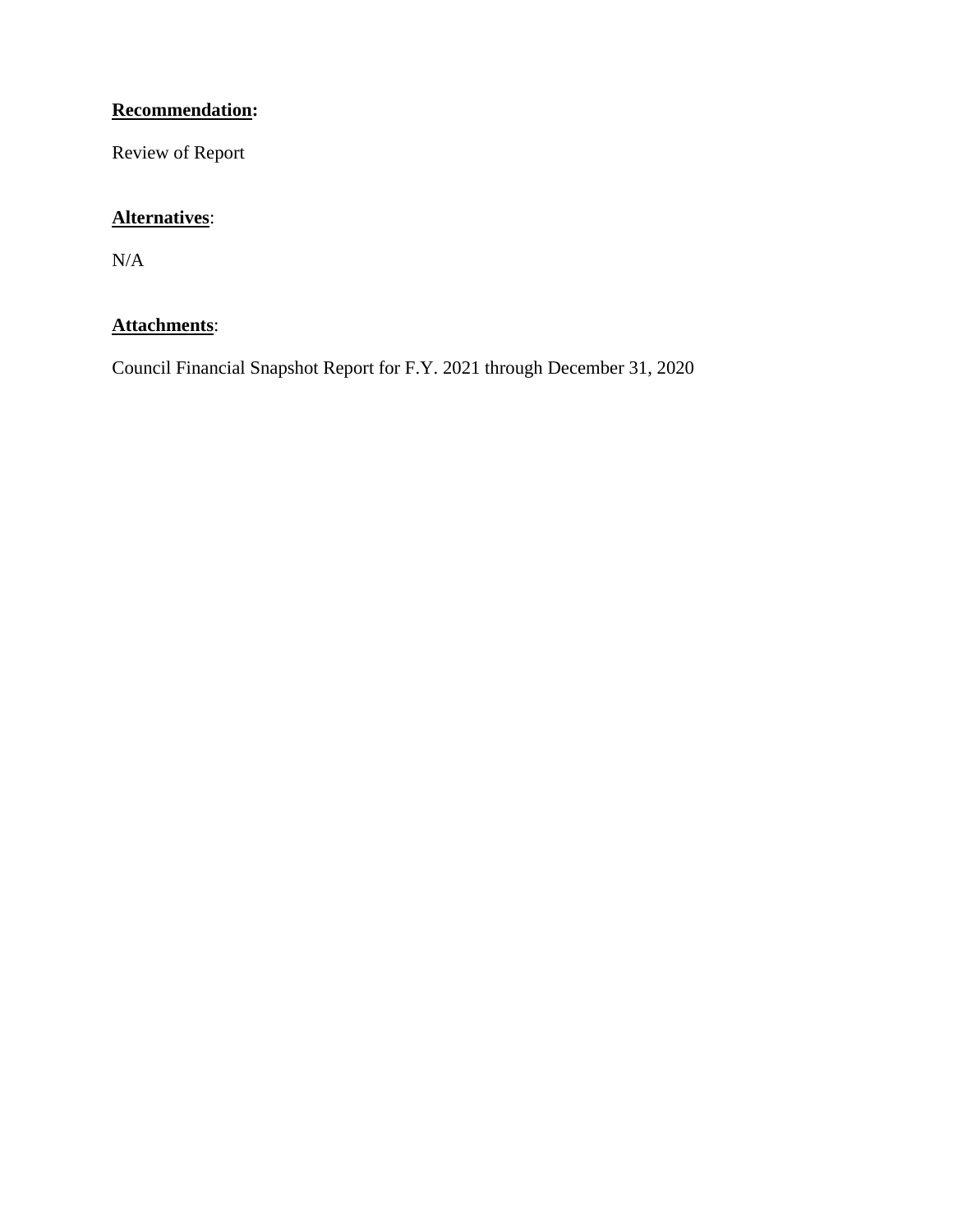# **City of Charlottesville Revenue Scenarios for FY 2021 Budget**

*(Revised January 2021)*

|                                           | Adopted       | Year to Date          |    | September 2020  | \$ Change        |                | January 2021    | \$ Change        |                | <b>Further Downturn</b> | \$ Change       |
|-------------------------------------------|---------------|-----------------------|----|-----------------|------------------|----------------|-----------------|------------------|----------------|-------------------------|-----------------|
|                                           | 2020-2021     | <b>Actuals (as of</b> |    | <b>Forecast</b> | (from Adopted FY |                | <b>Forecast</b> | (from Adopted FY |                | 2020-2021               | (from Adopted   |
|                                           |               | 12-31-2020)           |    |                 | 21 to September  |                |                 | 21 to January    |                |                         | <b>FY 21 to</b> |
|                                           |               |                       |    |                 | <b>Forecast)</b> |                |                 | <b>Forecast)</b> |                |                         | Downturn FY21)  |
|                                           |               |                       |    |                 |                  |                |                 |                  |                |                         |                 |
| <b>Real Estate Taxes</b>                  | 78,353,270    | \$38,404,095          | ß. | 78,175,000      | (\$178,270)      | \$             | 78,075,000      | (\$278,270)      | \$             | 77,853,270              | (\$500,000)     |
| City/County Revenue Sharing               | 14,589,313    | \$                    |    | 14,589,313      | \$0              | $\mathfrak{L}$ | 14,589,313      | \$0              | \$             | 14,589,313              | \$0             |
| Meals Tax                                 | 14,295,064    | \$5,138,228           |    | 12,288,232      | (\$2,006,832)    | \$             | 10,144,598      | (\$4, 150, 466)  | $\mathfrak{L}$ | 9,490,753               | (\$4,804,311)   |
| Sales & Use Tax                           | 11,504,331    | \$5,619,190           |    | 11,800,000      | \$295,669        | $\mathfrak{L}$ | 11,395,481      | (\$108, 850)     | \$             | 10,806,075              | (\$698, 256)    |
| Personal Property Tax                     | 9,800,000     | \$4,387,154           |    | 9,600,000       | $(\$200,000)$    | \$             | 9,550,000       | (\$250,000)      | $\mathfrak{S}$ | 9,400,000               | (\$400,000)     |
| <b>Transient Room Tax</b>                 | 6,282,721     | \$1,861,735           |    | 4,420,000       | (\$1,862,721)    | $\mathfrak{L}$ | 3,298,223       | (\$2,984,498)    | $\frac{1}{2}$  | 3,206,189               | (\$3,076,532)   |
| Business & Professional Licenses          | 6,225,000     | 281,063               |    | 6,225,000       | \$0              | \$             | 6,225,000       | \$0              | $\mathfrak{S}$ | 6,000,000               | (\$225,000)     |
| Payment in Lieu of Taxes: Utilities       | 6,091,667     | \$                    |    | 6,091,667       | \$0              | $\mathfrak{L}$ | 6,091,667       | \$0              | $\sqrt{2}$     | 6,091,667               | \$0             |
| Utility Taxes                             | 5,024,112     | \$2,087,448           |    | 5,024,112       | \$0              | $\mathfrak{L}$ | 4,300,000       | (\$724, 112)     | $\frac{1}{2}$  | 4,100,000               | (\$924, 112)    |
| Recreation Income                         | 1,335,824     | 188,514               |    | 685,824         | (\$650,000)      | $\mathfrak{L}$ | 635,060         | (\$700, 764)     | $\frac{1}{2}$  | 355,060                 | (\$980,764)     |
| Transfer from Parking Enterprise Fund     | 1,200,000     | $\mathcal{L}$         |    | 650,000         | $($ \$550,000    | $\mathfrak{L}$ | 400,000         | (\$800,000)      | $\mathfrak{L}$ | 100,000                 | (\$1,100,000)   |
| <b>Other Local Taxes Subtotal</b>         | 7,241,431     | 3,643,990             |    | 7,219,749       | (\$21,682)       | $\mathfrak{L}$ | 7,210,249       | (\$31,182)       | $\frac{2}{3}$  | 7,067,249               | (\$174, 182)    |
| Other Licenses and Permits Subtotal       | 1,975,500     | 1,083,098             |    | 2,175,500       | \$200,000        | $\mathfrak{L}$ | 2,420,500       | \$445,000        | $\frac{2}{3}$  | 2,275,000               | \$299,500       |
| Other Intergov ernmental Revenue Subtotal | 12,984,420    | \$8,068,185           |    | 12,984,420      | \$0              | \$             | 13,158,609      | \$174,189        | $\mathfrak{L}$ | 13,143,609              | \$159,189       |
| Other Charges for Service Subtotal        | 5,596,604     | \$2,171,625           |    | 5,596,604       | \$0              | \$             | 5,196,604       | (\$400,000)      | $\mathfrak{S}$ | 4,950,754               | (\$645, 850)    |
| Other Miscellaneous Revenue Subtotal      | 1,563,956     | 882,983               |    | 1,637,956       | \$74,000         | \$             | 1,612,956       | \$49,000         | $\mathfrak{S}$ | 1,612,956               | \$49,000        |
| Transfers from Other Funds Subtotal       | 250,000       | $\mathfrak{L}$        | \$ | 250,000         | \$0              | $\mathfrak{L}$ | 250,000         | \$0              | $\mathfrak{S}$ | 250,000                 | \$0             |
| Other Designated Revenue                  | 6,882,660     | \$6,640,607           |    | 6,851,910       | (\$30,750)       | $\mathfrak{S}$ | 6,685,079       | (\$197,581)      | $\frac{1}{2}$  | 6,685,079               | (\$197,581)     |
|                                           |               |                       |    |                 |                  |                |                 |                  |                |                         |                 |
| GENERAL FUND BUDGET TOTAL                 | \$191,195,873 | \$80,457,916          |    | 186,265,287     | (\$4.930.586     |                | 181,238,338     | (\$9,957,535)    |                | 177,976,973             | (\$13,218,900)  |

|                         | <b>Total Amount</b> | <b>Change from Original Adopted</b> |
|-------------------------|---------------------|-------------------------------------|
| September 2020          | \$186,265,287       | $($ \$4,930,586)                    |
| January 2021            | \$181,238,338       | $($ \$9,957,535)                    |
| <b>Further Downturn</b> | \$177,976,973       | (\$13,218,900)                      |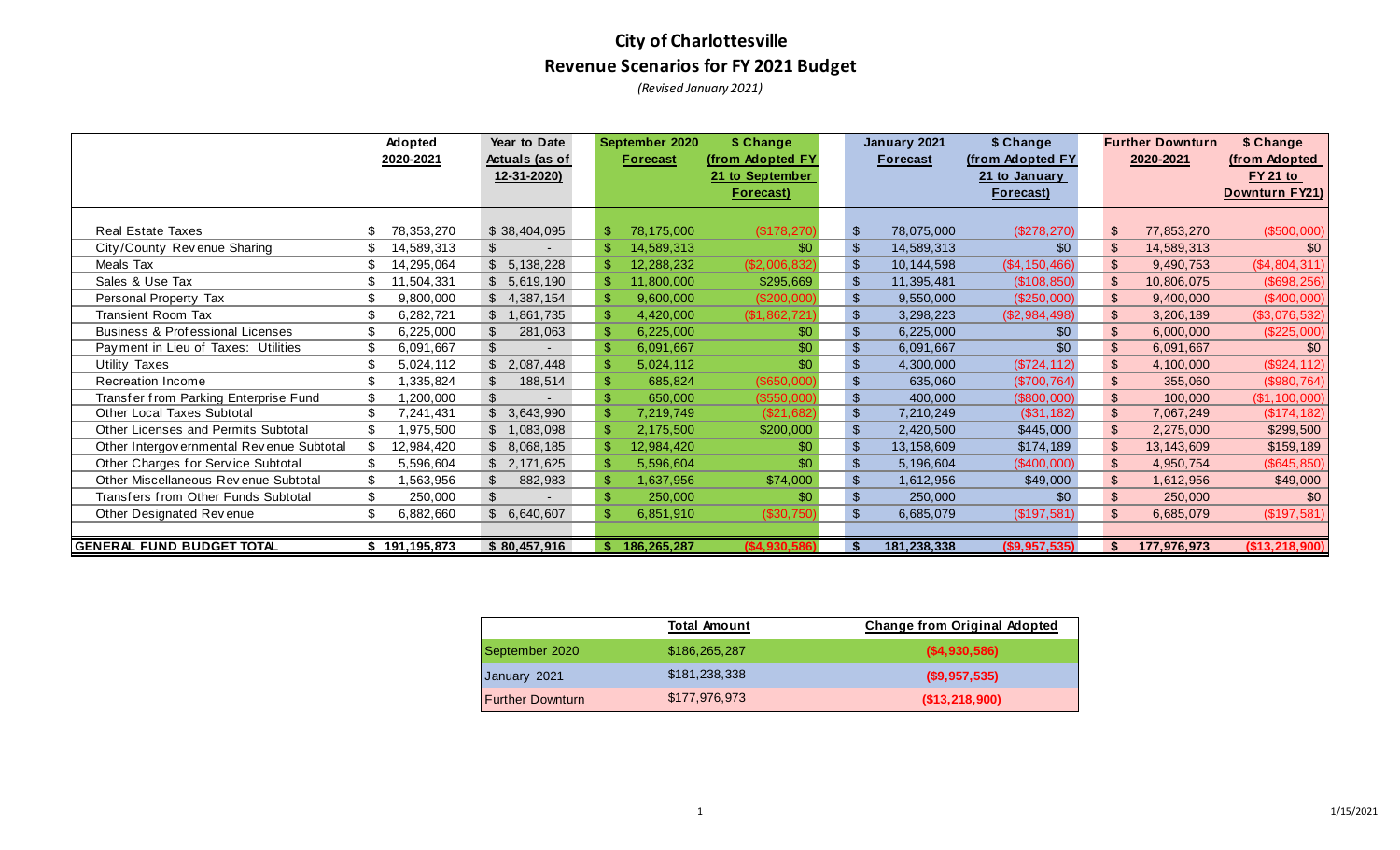## **General Fund Revenue Summary Narrative for January 2021 Forecast column**

*Real Estate Tax* revenue was slightly reduced from the original projection and September Forecast based upon the collection rate experienced for the December 2020 deadline, which was off by about 1.2%. This reduction isn't lost revenue, but the expectation is that all revenue may not materialize in the current fiscal due to slower payment rates.

*Meals Tax* revenue projections for FY21 Meals Tax were based upon projected recovery rates that exceeded the current rate of recovery. The Meals Tax revenue was continuing to improve through the beginning of FY21, but saw <sup>a</sup> sharp decline in revenue for the December payments, and it still is not increasing at the projected rate in the original revenue projections or the revised September Forecast. Revised recovery rate projections project <sup>a</sup> slower recovery and do not anticipate returning to 100% of previous years collections until the after the beginning of FY22. A portion of this revenue, <sup>1</sup> cent or 1/6 of the total collected is dedicated to pay for debt service. The decrease in this designated portion (\$761,805) will result in <sup>a</sup> corresponding expenditure decrease of the same amount in the Transfer to Debt Service.

*Sales Tax* initially performed better than anticipated for the beginning of FY21. However recent trends show <sup>a</sup> decrease in collections which has resulted in <sup>a</sup> recovery rate for the reminder of the fiscal year that is approximately 6% per month lower than was projected as part of the revised September Forecast.

*Personal Property Tax* based upon revised book values and the collection rate from the December 2020 deadline, this revenue projection has been reduced by \$250,000 from the original Adopted FY21 budget.

*Lodging Tax* revenue projections for FY21 Lodging Tax were based upon projected recovery rates that exceeded the current rate of recovery. The occupancy rate and overall Lodging Tax revenue was continuing to improve through the beginning of FY21, but saw <sup>a</sup> sharp decline in revenue for the December payments, and it still is not increasing at the projected rate in the original or September revenue projections. Revised recovery rate projections anticipate an even slower recovery rate and do not anticipate returning to even 60% of previous years collections until after the beginning of FY22.

*Utility Tax* revenue has continued to lag behind initial revenue projections that we are continuing to monitor. The impacts of COVID, UVA's modified school year and mild weather conditions continue to still be <sup>a</sup> factor in the performance of this revenue and it is now not anticipated to reach the original projections for FY21.

*Parks and Recreation Revenue* is projected to see <sup>a</sup> decrease of approximately \$700,000 due to continued closure of facilities, as well as not offering the usual recreation class and instructional opportunities.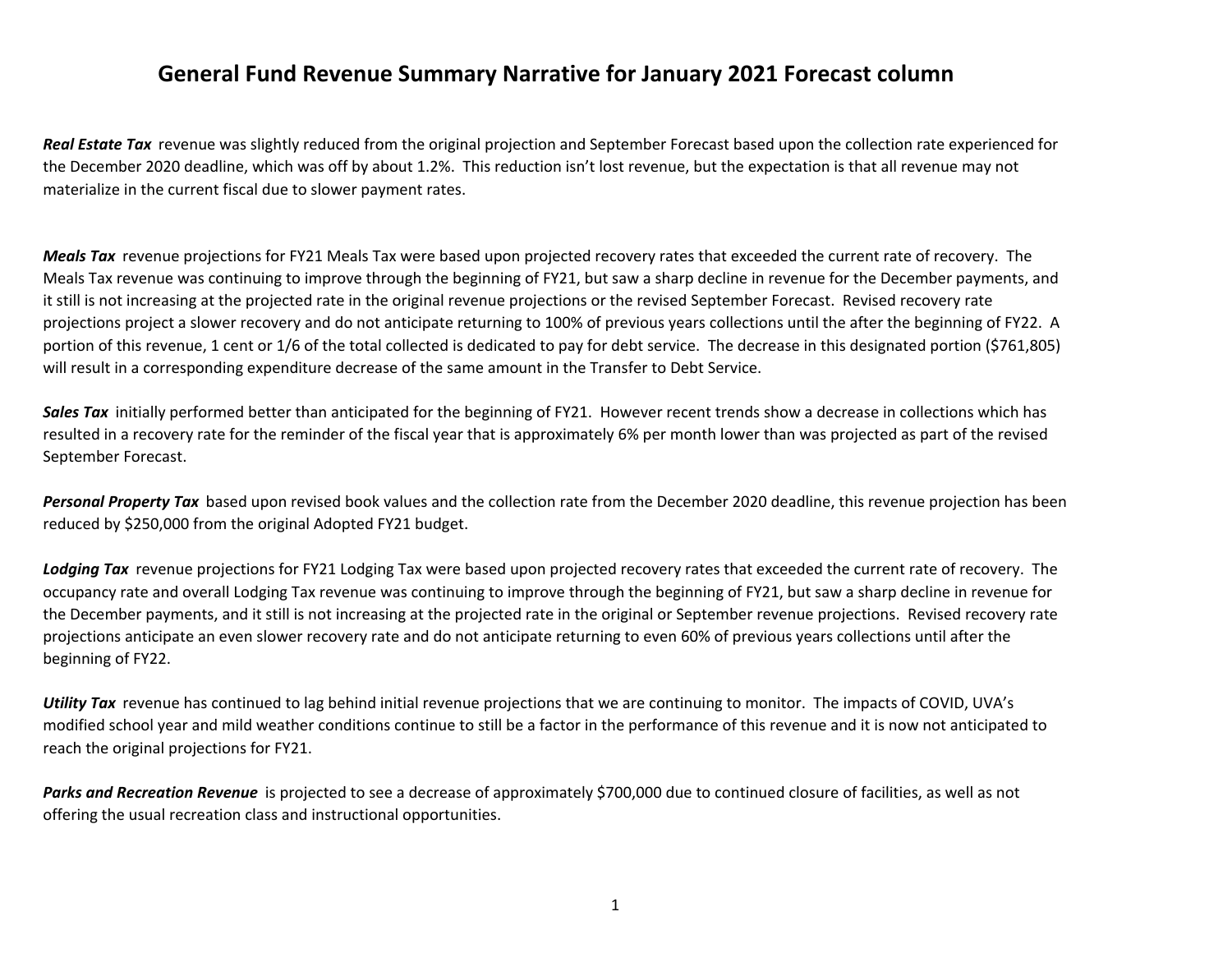## **General Fund Revenue Summary Narrative for January 2021 Forecast column**

*Parking Revenue* is now projecting an \$800,000 decrease in the transfer from the Parking Fund, due to decreased revenue generation in the City owned parking facilities based upon decreased usage.

*Other Licenses and Permits* ‐ the increase in projected revenue is due to continued strong performance in Building an Other Permit revenue.

*Other Intergovernmental Revenue* ‐ the increase is due to slight increases in <sup>a</sup> some of the revenue sources that are received from the State.

*Other Charges for Services* ‐ the decrease in the projections for Other Charges for Services Revenue can be explained by <sup>a</sup> decrease in the amount of Court Revenue projected as well as <sup>a</sup> decrease in the projected revenue from Reimbursable Public Safety Overtime, which should also show <sup>a</sup> corresponding decrease in expenditures.

*Other Designated Revenue* ‐ the decrease in the projections for Other Designated Revenue can be explained by <sup>a</sup> decrease in the transfer to the CIP for Mall Vendor Fees, which will have <sup>a</sup> corresponding expenditure decrease for that project; and due to <sup>a</sup> decrease in the Pupil Transportation revenue that was to come from bus rentals and field trip revenue.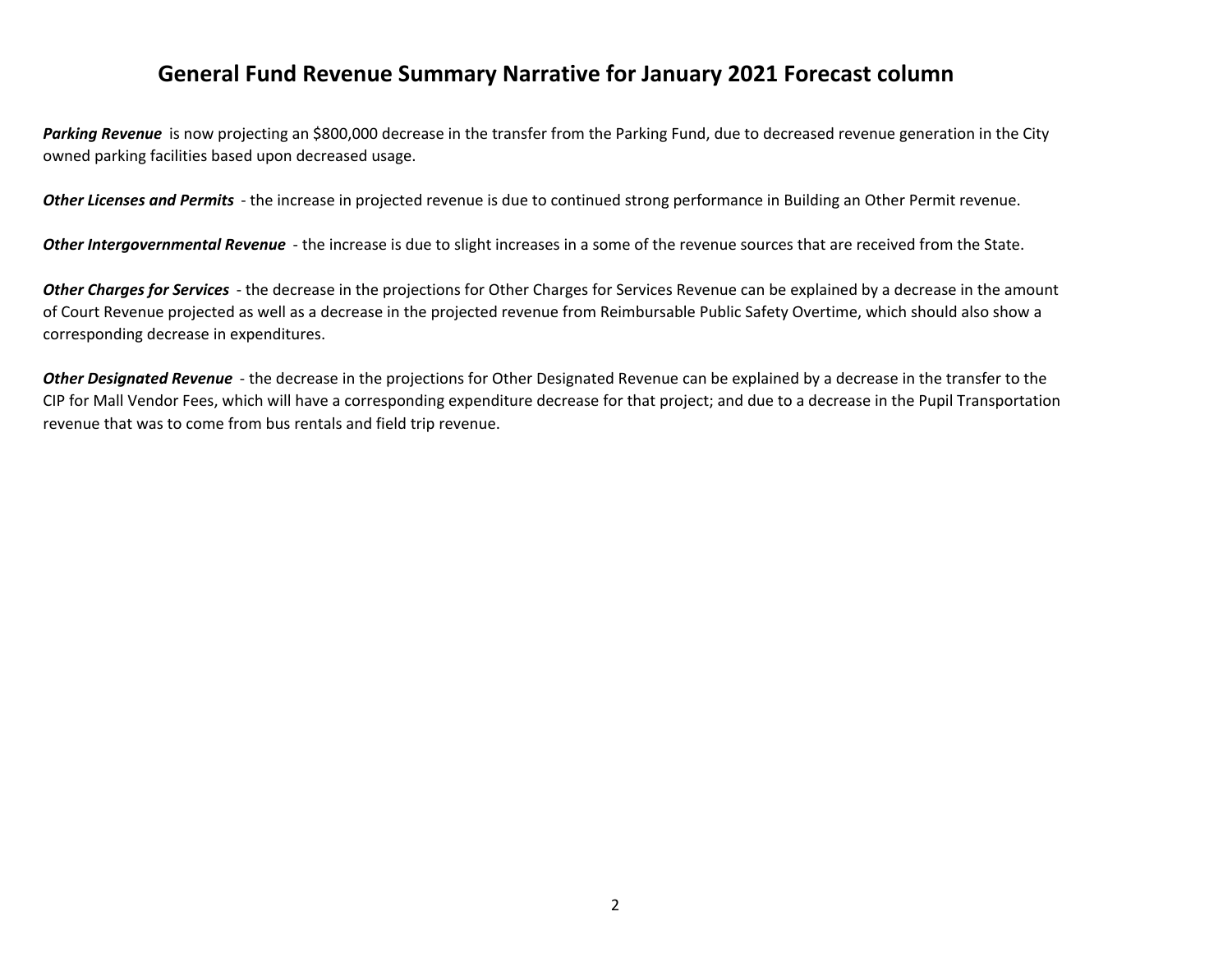### **December General Fund Expenditure Summary Fiscal Year 2020‐21**

*Actuals through December 31st ‐ Period 6 of 12 or 50% of fiscal year.*

|                                                                         |                      |   |                     |    | <b>FY21 YTD Actual and</b> |    | <b>FY21 Remaining Available</b> |                        |
|-------------------------------------------------------------------------|----------------------|---|---------------------|----|----------------------------|----|---------------------------------|------------------------|
|                                                                         | <b>FY21 Original</b> |   | <b>FY21 Current</b> |    | <b>Encumbrances</b>        |    | <b>Annual Budget</b>            | % of FY21              |
| <b>Major Expenditure Categories</b>                                     | <b>Budget</b>        |   | <b>Budget</b>       |    | (through December 31st)    |    | (through December 31st)         | <b>Budget Utilized</b> |
| Contribution to City Schools                                            | 58,709,623 \$        |   | 58,709,623          | S  | 28,917,312                 | -S | 29,792,311                      | 49.25%                 |
| <b>Police Department</b>                                                | 18,017,555 \$        |   | 18,254,682          | -S | 8,325,406                  | -S | 9,929,275                       | 45.61%                 |
| <b>Outside and Nonprofit Agencies</b>                                   | 16,798,273 \$        |   | 17,040,773          | -S | 9,983,805                  | S  | 7,056,968                       | 58.59%                 |
| Fire Department                                                         | 12,539,795 \$        |   | 12,658,000          | -S | $6,815,502$ \$             |    | 5,842,498                       | 53.84%                 |
| <b>Public Works</b>                                                     | 12,531,690 \$        |   | 12,817,180          | -S | 5,778,432 \$               |    | 7,038,748                       | 45.08%                 |
| Parks and Recreation                                                    | 11,535,820 \$        |   | 11,728,454 \$       |    | $4,352,619$ \$             |    | 7,375,836                       | 37.11%                 |
| Debt Service                                                            | $11,013,359$ \$      |   | 11,013,359          | -S | 10,251,554 \$              |    | 761,805                         | 93.08%                 |
| <b>Interfund Transfers</b>                                              | 10,638,085 \$        |   | 14,648,995 \$       |    | 10,247,244                 | -S | 4,401,751                       | 69.95%                 |
| Citywide Reserve                                                        | 250,000 \$           |   | $1,238,730$ \$      |    | 226,175                    | -S | 1,012,555                       | 18.26%                 |
| Citywide Reserve - COVID Economic Downturn                              | 6,674,971 \$         |   | 6,674,971           | -S |                            |    | 6,674,971                       | 0.00%                  |
| Tax and Rent Relief Programs                                            | 1,895,000 \$         |   | 1,895,000           | -S | 1,358,406                  |    | 536,594                         | 71.68%                 |
| Internal and Financial Services                                         | $9,458,988$ \$       |   | 9,495,351           | -S | 4,786,746                  | .S | 4,708,605                       | 50.41%                 |
| School Contractual Services - Pupil Transportation/Building Maintenance | $6,788,910$ \$       |   | $6,800,332$ \$      |    | 2,970,686                  | S  | 3,829,646                       | 43.68%                 |
| Management                                                              | $5,493,231$ \$       |   | 6,277,993           | -S | 3,029,861                  | -S | 3,248,131                       | 48.26%                 |
| Public Safety and Justice                                               | 3,705,176 \$         |   | 3,978,943           | -S | 1,741,462                  | S  | 2,237,481                       | 43.77%                 |
| Healthy Families and Community                                          | $2,650,095$ \$       |   | 2,847,118           | -S | 1,273,030                  | -S | 1,574,089                       | 44.71%                 |
| Non Departmental Activities                                             | 2,495,302 \$         |   | 2,841,872 \$        |    | 439,342                    | -S | 2,402,530                       | 15.46%                 |
| Total                                                                   | \$191,195,873.00     | S | 198,921,376.09      | -5 | 100,497,582.89             | -S | 98,423,793.20                   | 50.52%                 |

*Notes:*

*Current Budget includes the Original FY21 Adopted Budget as well as FY20 carryovers.*

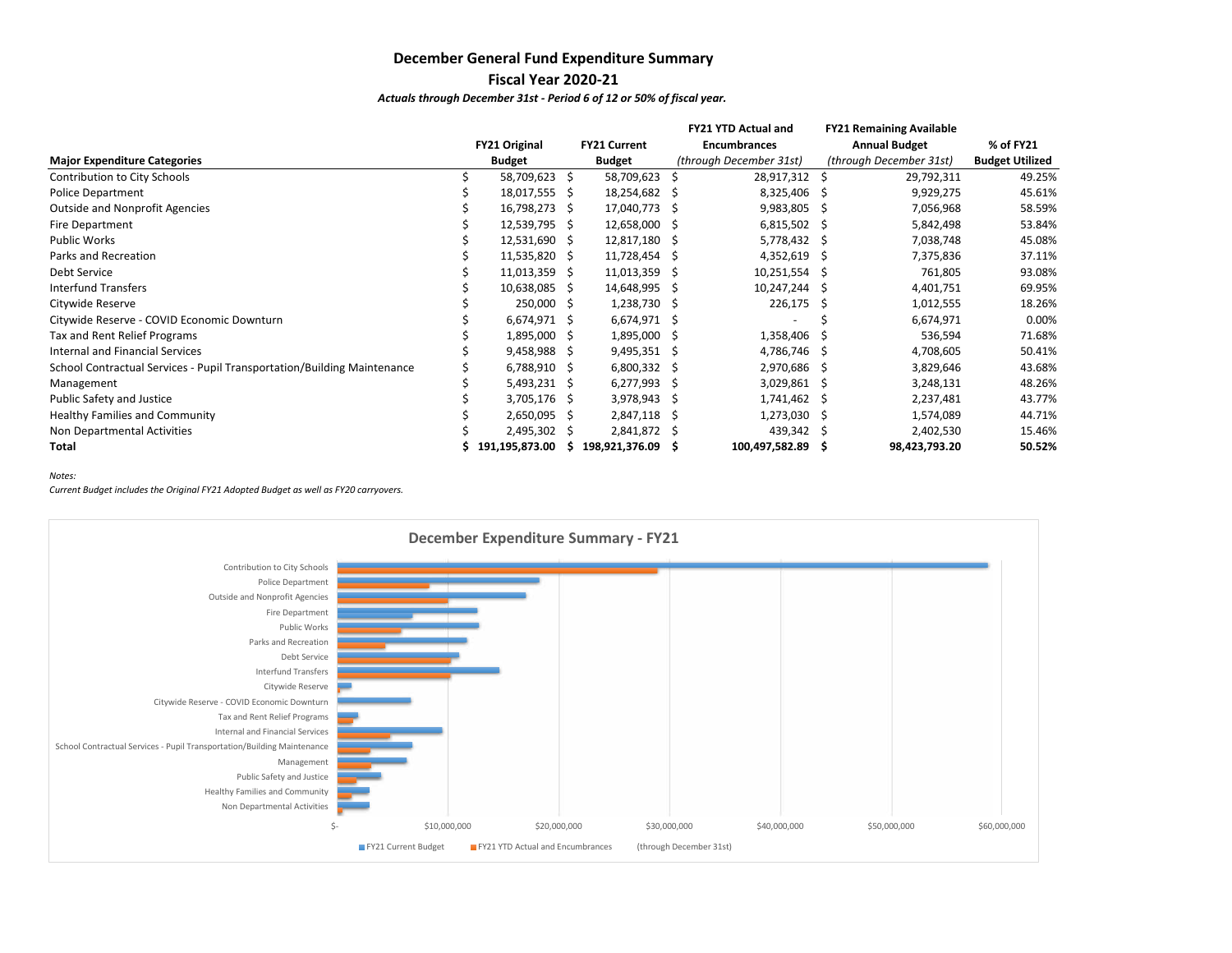## **December General Fund Expenditure Summary Narrative**

*(Actuals through December 31, 2020)*

*Outside and Nonprofit Agencies* includes payments to all Vibrant Community fund Agencies, Arts and Culture Agencies, Contractual Agencies including JAUNT and JMRL, and all Organizational Memberships and Agency dues. Actuals to date are above 50% due to reflecting <sup>a</sup> third quarterly payments for several outside human service agencies.

*Debt Service* represents the General Fund transfer to the Debt Service Fund. The actuals contain the General Fund contribution to the City's annual debt service of \$8,560,788, and the portion of the Meals Tax revenue, <sup>1</sup> cent or 1/6 of the total collected, that is dedicated to pay for debt service. This portion of the transfer is now showing <sup>a</sup> reduction of \$761,805, due to the decrease in Meals Tax revenue projections. The designated Meals Tax portion of this revenue will be adjusted at the end of the fiscal year based upon the actual revenue that is collected.

*Interfund Transfers* contains all General Fund transfers to other funds including transfer to Transit, Transfer to Social Services and Human Services, Transfer to Capital Improvement Program, Transfer to Facilities Repair Fund, and Transfer to CSA. These transfers and payments are typically made as one time payments, and many are made at either the end of the second quarter or beginning of the third quarter and are adjusted at the end of the fiscal year.

*Internal and Financial Services* includes the General Fund portions of Finance and Information Technology, and the Office of the City Treasurer, Commissioner of Revenue's Office, and Human Resources.

*Citywide Reserve* includes \$250,000 for performance agreements, and \$988,730 in other reserve funding some of which is previously appropriated and designated for specific purposes.

*Citywide Reserve ‐ COVID Economic Downturn* includes \$6.67M in COVID downturn reserve funding that was originally the cash transfer to the CIP from the General Fund.

*Rent and Tax Relief* includes all rent and tax relief programs for the City including the Charlottesville Housing Affordability Tax Grant Program (CHAP). Actuals to date include approximately half of the Real Estate Tax Relief program allocations for FY21, and all of the CHAP program and Rent Relief program allocations for FY21.

*Management* includes City Council, Council Strategic Initiatives, City Manager's Office, Redevelopment and Housing, Economic Development, Communications, City Attorney, and the Office of the General Registrar.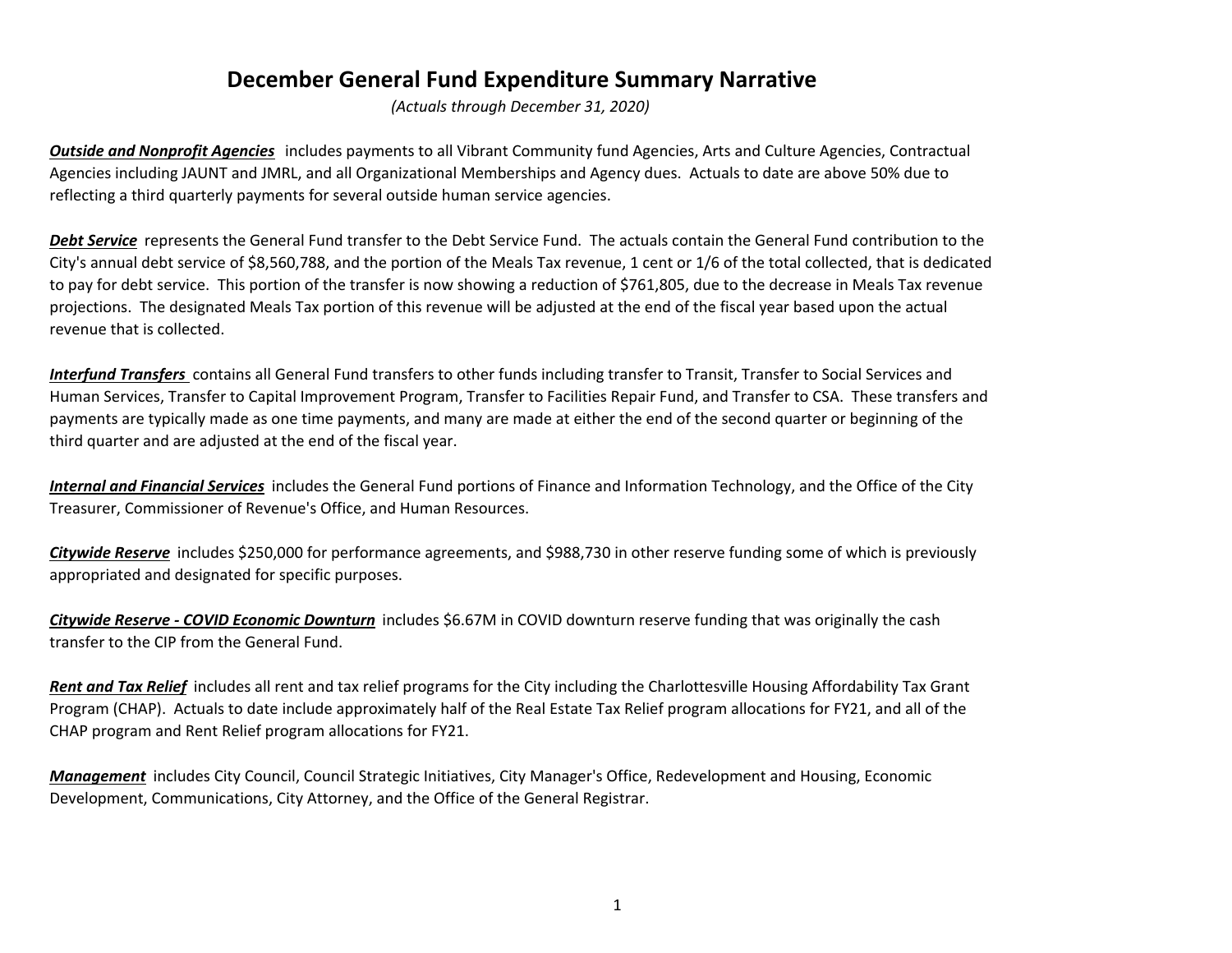## **December General Fund Expenditure Summary Narrative**

*(Actuals through December 31, 2020)*

*Public Safety and Justice* includes the operations for Circuit Court, General District Court, Juvenile and Domestic Relations Court, Commonwealth Attorney, and City Sheriff.

*Healthy Families and Community* includes Neighborhood Development Services and Office of Human Rights.

*Non Departmental Activities* include Citizen Engagement, Police Civilian Review Board, Participatory Budgeting, Strategic Planning, Employee Compensation and Training, and grant matches for the Food Equity Program and Virginia Juvenile Community Crime Control Act.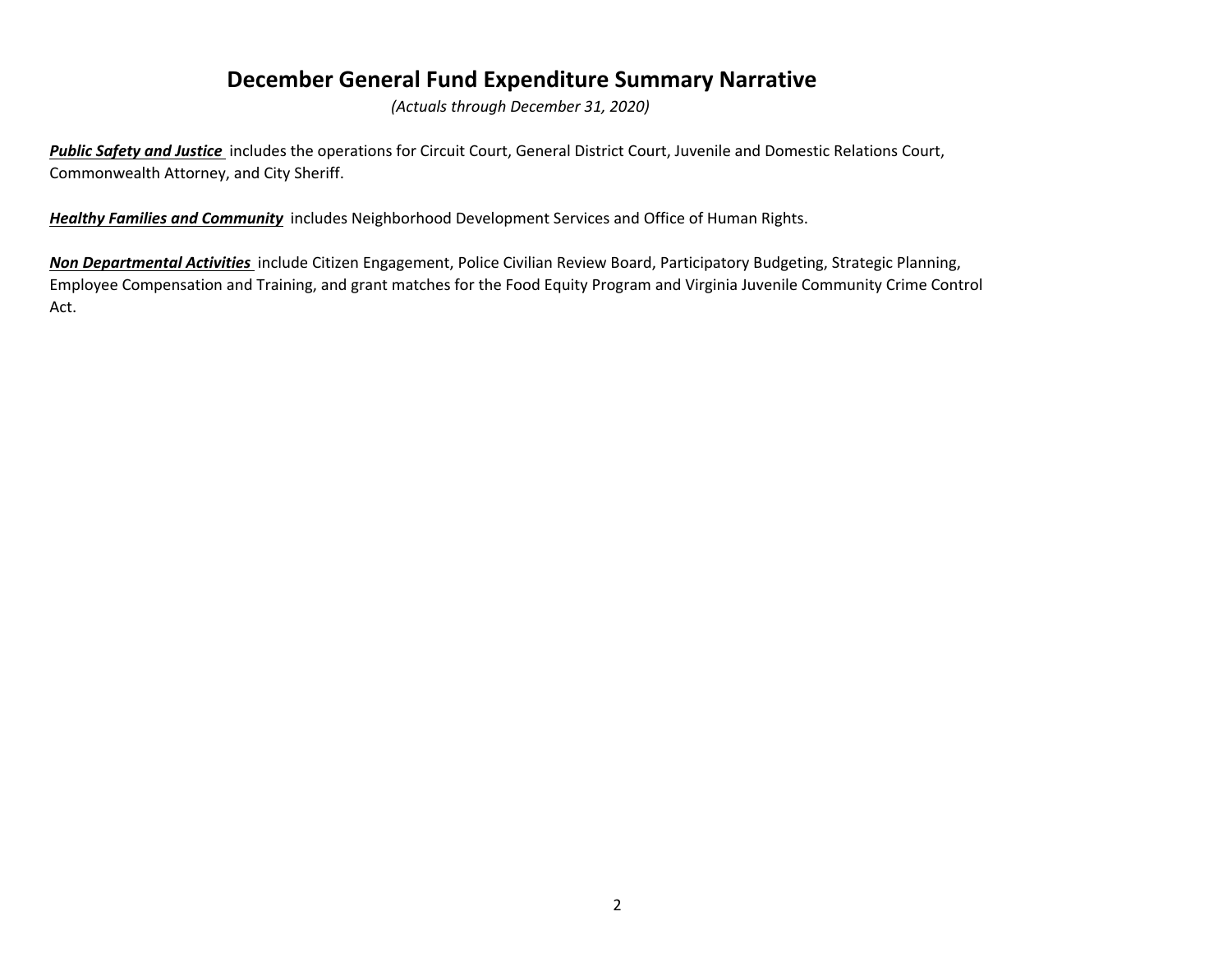## **Utility Fund Revenue and Expenditure Summary Fiscal Year 2020‐21**

#### *Actuals through December 31st ‐ Period 6 of 12 or 50% of fiscal year.*

|                       |  |                      | <b>FY21 YTD Actual and</b> |  |                         |  | <b>FY21 Remaining Available</b> |                        |
|-----------------------|--|----------------------|----------------------------|--|-------------------------|--|---------------------------------|------------------------|
|                       |  | <b>FY21 Original</b> | <b>FY21 Current</b>        |  | <b>Encumbrances</b>     |  | <b>Annual Budget</b>            | % of FY21              |
| <b>Gas Fund</b>       |  | <b>Budget</b>        | <b>Budget</b>              |  | (through December 31st) |  | (through December 31st)         | <b>Budget Utilized</b> |
| Gas Fund Revenue      |  | 27,081,999           | 27,081,999                 |  | 7,771,390               |  | 19,310,609                      | 28.70%                 |
| Gas Fund Expenditures |  | 27,873,698           | 29,434,341 \$              |  | 10,653,940              |  | 17,219,758                      | 38.22%                 |

|                         |                      |                     | <b>FY21 YTD Actual and</b> | <b>FY21 Remaining Available</b> |                        |
|-------------------------|----------------------|---------------------|----------------------------|---------------------------------|------------------------|
|                         | <b>FY21 Original</b> | <b>FY21 Current</b> | <b>Encumbrances</b>        | <b>Annual Budget</b>            | % of FY21              |
| <b>Water Fund</b>       | <b>Budget</b>        | <b>Budget</b>       | (through December 31st)    | (through December 31st)         | <b>Budget Utilized</b> |
| Water Fund Revenue      | 18.279.490           | 18,279,490          | 7,153,091                  | 11,126,399                      | 39.13%                 |
| Water Fund Expenditures | 17,272,327           | 18,166,205          | 7,676,644                  | 9,595,683                       | 44.44%                 |

|                              |  |                      | <b>FY21 YTD Actual and</b> |                     |  |                         | <b>FY21 Remaining Available</b> |                        |
|------------------------------|--|----------------------|----------------------------|---------------------|--|-------------------------|---------------------------------|------------------------|
|                              |  | <b>FY21 Original</b> |                            | <b>FY21 Current</b> |  | <b>Encumbrances</b>     | <b>Annual Budget</b>            | % of FY21              |
| <b>Wastewater Fund</b>       |  | <b>Budget</b>        |                            | <b>Budget</b>       |  | (through December 31st) | (through December 31st)         | <b>Budget Utilized</b> |
| Wastewater Fund Revenue      |  | 17,451,758           |                            | 17.451.758          |  | 11,197,589              | 6,254,169                       | 64.16%                 |
| Wastewater Fund Expenditures |  | 17,203,764           |                            | 17,880,005          |  | 10,307,953              | 6,895,811                       | 59.92%                 |

|                              |                      |                     | <b>FY21 YTD Actual and</b> | <b>FY21 Remaining Available</b> |                        |
|------------------------------|----------------------|---------------------|----------------------------|---------------------------------|------------------------|
|                              | <b>FY21 Original</b> | <b>FY21 Current</b> | <b>Encumbrances</b>        | <b>Annual Budget</b>            | % of FY21              |
| <b>Stormwater Fund</b>       | <b>Budget</b>        | <b>Budget</b>       | (through December 31st)    | (through December 31st)         | <b>Budget Utilized</b> |
| Stormwater Fund Revenue      | 2,894,572 \$         | 2.894.572 \$        | 3.061.374                  | (166, 802)                      | 105.76%                |
| Stormwater Fund Expenditures | 2,794,572 \$         | 2.834.286           | 2,664,539                  | 130,033                         | 95.35%                 |

*Notes:*

*Current Budget includes the Original FY21 Adopted Budget as well as FY20 carryovers*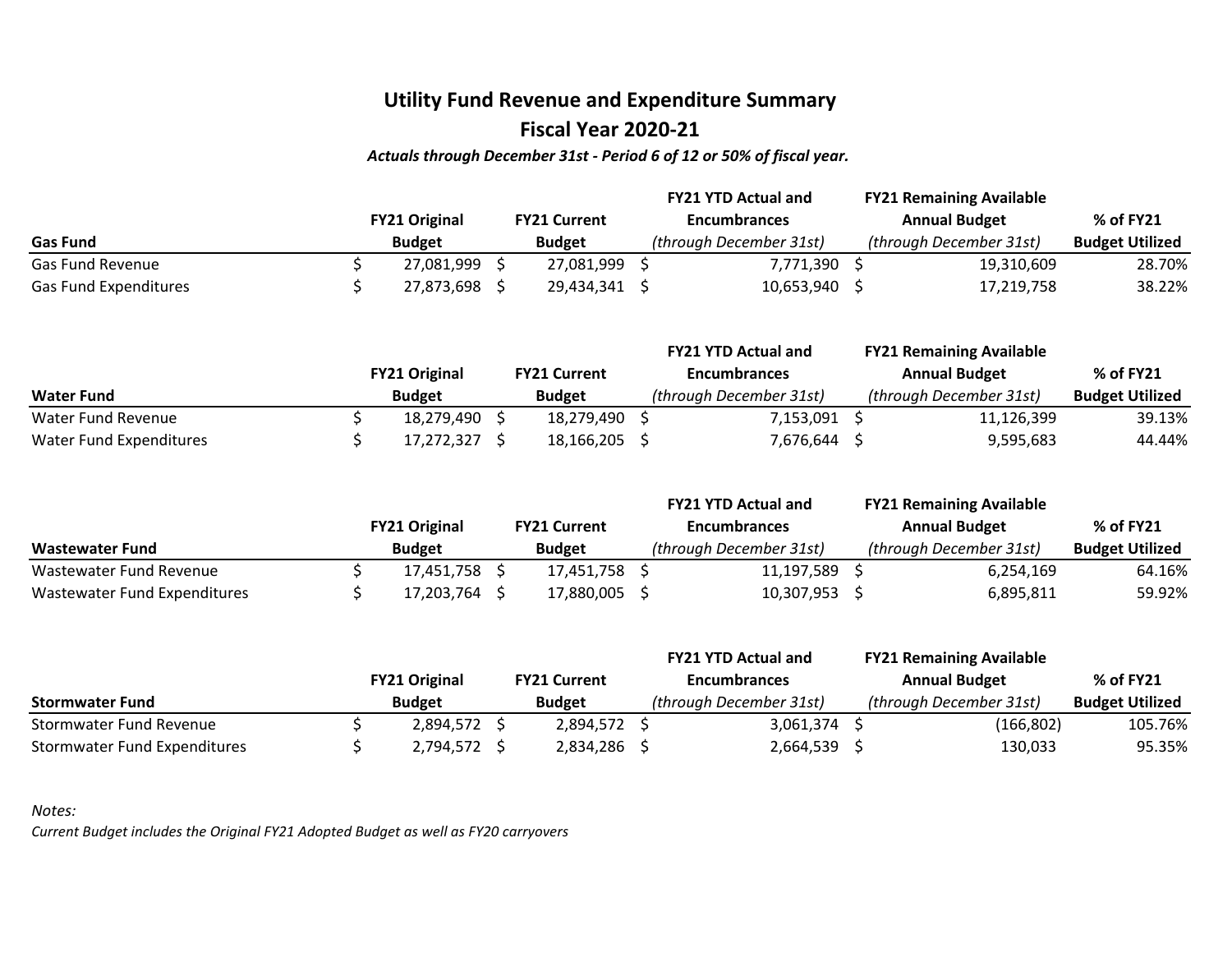